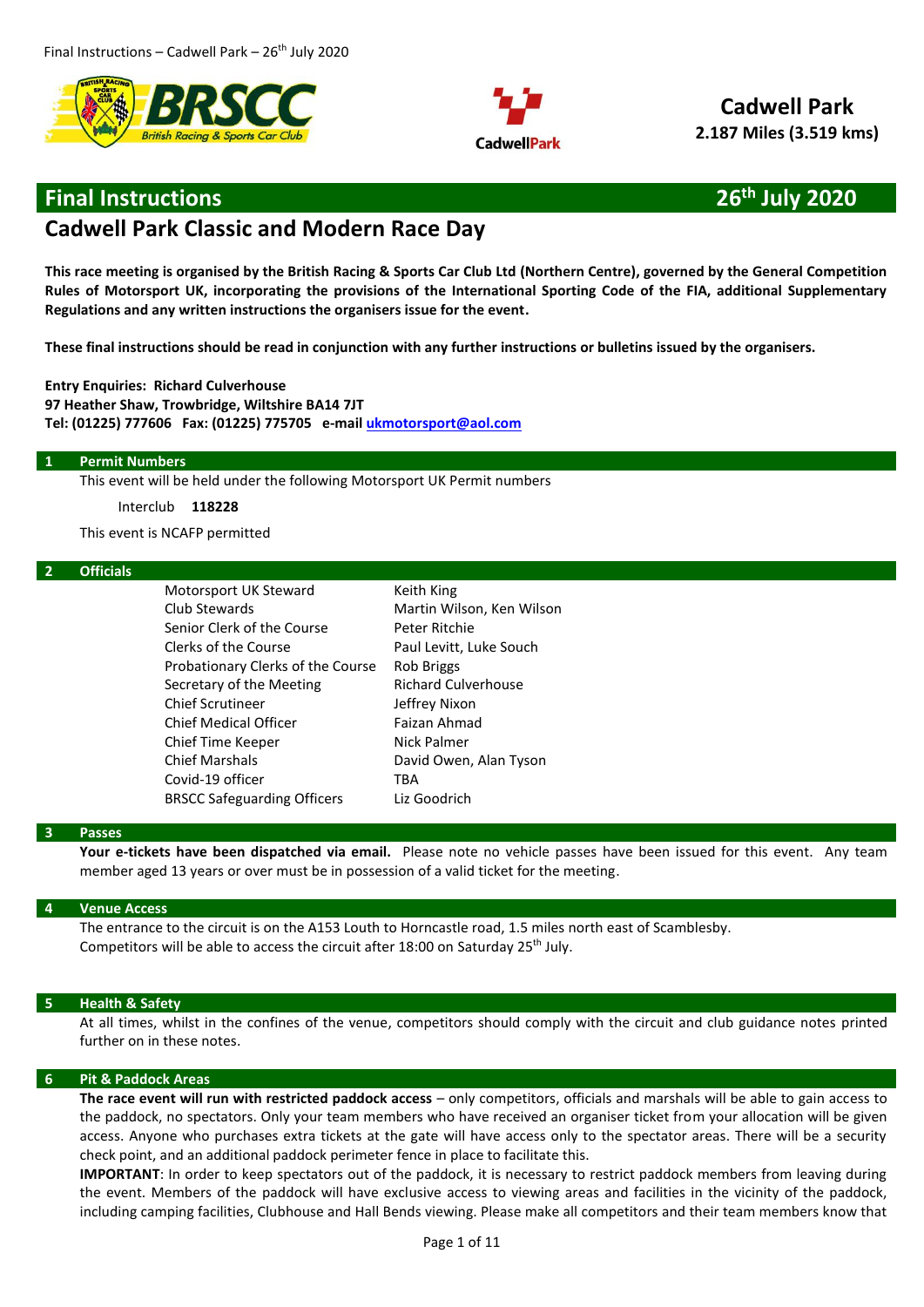they will not be permitted to leave the paddock and enter the wider spectator areas of the venue.

# Please see the Paddock Plan in Section 24. **Any competitor/team who has stationed themselves in the incorrect place in the paddock and has refused to move when asked by a BRSCC or circuit official, may be reported to the Clerk of the Course.**

Please park all private cars outside of the paddock area. This will assist in making the paddock a more spacious and pleasant working area for all competitors.

# **/!\ STRICTLY NO ANIMALS ADMITTED TO THE CIRCUIT. /!\**

# **6.1 Engine/Noise Pollution**

All competitors should note that noise testing may be carried out at this event. If you are camping overnight at the circuit, the circuit management require that engines are not started **after 17.00 hours** on the evening prior to the race meeting nor **before 08.30 hours** on race day nor **after 18:30** on race day.

# **6.2 Paddock**

- (a) Waste oil should be removed from the venue or disposed of in the waste oil containers where provided.
- (b) All domestic rubbish must be placed in the bins provided; any scrap vehicle parts including tyres must be removed from the venue. Any cost incurred by the Club for removal of said items from the paddock, will be charged to the offending teams/competitors.
- (c) Under no circumstances must any paddock surface be broken in any way i.e. tent pegs/stakes etc; this includes damage caused by trailers. Fuel, oil or chemical substances must not be deposited onto any tarmac surface.
- (d) Hospitality is not permitted in the paddock/pit area without the express permission of the circuit owners. The only exception to this is hospitality for competitors and official team personnel.
- (e) Please ensure that tail lifts are either closed or fully lowered such that they cannot be hit by passing vehicles/spectators.

#### **6.3 Pit Lane**

- (a) The outer lane or lanes are to be kept unobstructed to allow safe passage of cars at all times. The onus shall be on all drivers to take due care and drive at minimum speeds in the Pit Lane.
- (b) Please observe the pit lane speed limit which is 60kph.
- (c) Refuelling in the pit lane is not permitted unless allowed for in the Championship/Series Regulations.
- (d) **Only one personnel per car is allowed on the pit wall.**
- (e) Children under the age of 16 years are not permitted in the pit lane area.

# **6.4 Support Vehicles**

The use of vehicles is not permitted unless towing a trailer for the purpose of transporting ancillary motor race equipment in the pit and paddock area. No competitor may use a support vehicle in the pit road at any time unless authorised by a race official. Any misuse of "support vehicles" will be brought to the attention of the Senior Officials and appropriate action may be taken.

#### **6.5 Use of Paddock Bikes, Scooters and Quad Bikes**

Scooters/quad bikes/golf buggies/pushbikes (including electric bikes) must be used with care to prevent injury. They must only be used within paddock areas and in a safe manner, not at excessive speed and never at more than 10mph or recklessly. Paddock vehicles may only be used to carry equipment and should only carry one person (the driver).

All drivers must wear suitable protective clothing and carry no passengers. If any form of trailer is attached to such a vehicle it must be properly secured in line with manufacturer's requirements or recommendations.

The use of paddock vehicles is at the risk of the owner and/or driver and it is strongly recommended that such use be covered by suitable public liability/3rd party policy.

If you have a paddock accident within the venue you are likely to be held liable for it. All competitors acknowledge that any non-race vehicle used between paddock and pit lane is covered by PL/3rd party insurance.

BRSCC and MSV officials will be monitoring the driving standards of paddock vehicles and reserve the right to penalise individuals or teams for the unsafe handling of those vehicles.

#### **Tail Lifts**

**6.6.** Where vehicles with tail lifts are being used at the venue, the operator must ensure that the tail lift is never left down, including in the halfway position, other than when loading/unloading is being undertaken.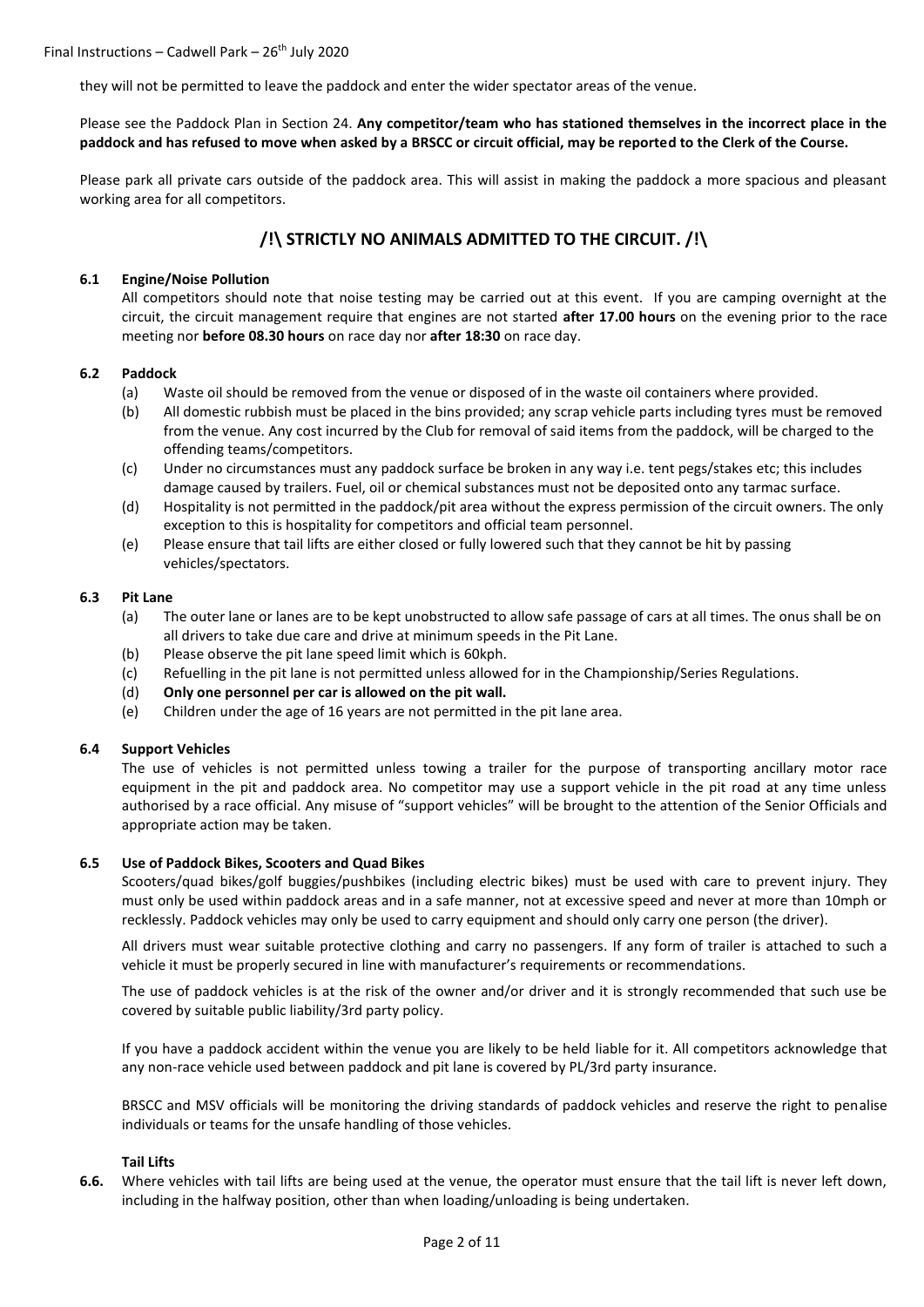#### **7 Signing On For Competitors**

- 7.1 Competitors will not sign-on at the meeting having previously completed the self-declaration form, however, competitors must bring all the appropriate documentation as spot checks will be made during the race meeting.
- 7.2 Drivers are reminded that licences and medicals must be valid, bearing a recent photograph and be signed by the driver.

Upgrade cards will not be signed at the event, competitors wishing to upgrade their licence should contact Motorsport UK directly and provide documentation proving their finishing position.

7.3 It is the responsibility of the driver to bring all the appropriate documentation to the event.

#### **8 Scrutineering**

There will be no pre-event scrutineering as the completed self-declaration form covers that. Random checks will be made during the event. It is the competitor's responsibility to bring all the appropriate documents to the event.

#### **9 Eligibility**

In addition to the series Eligibility Scrutineers, eligibility may be checked by a member of the Motorsport UK Technical Commission, as listed in the Motorsport UK Officials' Yearbook Appendix 5(d).

#### **10 Drivers Briefings**

Drivers briefings will be done by pre-recorded videos, or by written briefing notes

#### **11 Circuit Access**

Access to the circuit will be via the Assembly Area. If you enter the paddock area during your session, you may not be able to rejoin via the assembly area.

#### **12 Qualifying/Grids**

Qualifying will take place as per the timetable. It is the driver's responsibility to be ready at least 20 minutes before their timetabled session. Scrutineering labels must be affixed to the vehicle and clearly displayed before it is allowed onto the track. Drivers should go to the assembly area 20 minutes before published times and then, when directed by the course marshal, they should proceed onto the circuit.

Double Header Races: unless championship/series regulations stipulate otherwise, grids for the second race of a double header event with only one qualifying session will be based on the finishing order of the first race. Retirements will be placed at the back of the grid in reverse order of retirement.

#### **13 Race Start Procedure / Safety Car**

All start procedures will be in accordance with the championship/series regulations. It is the competitor's responsibility to ensure that they are ready in good time. Under ideal conditions, the racing programme may be brought forward. Grids will be formed as per championship /series regulations and the terms of the circuit licence.

Where races are for a set time duration, the chequered flag will be shown to the race leader the first time he passes the Finish Line after the time has elapsed.

# **13.1 Standing Start**

All races will be gridded up in the Assembly Area and released on to the circuit in qualification grid order onto the grid. Once all drivers are stationary there will be a one minute countdown; 30 second board and then the cars will be flagged away for the Green Flag lap. All competitors must maintain grid position on this lap as failure to do so may result in them being penalised. Once this lap is completed, the 5 second board will be shown and the red lights will be displayed. At some time between 2 and 7 seconds the red lights will switch off - signaling the start of the race.

All championships present will use a standing start.

#### **13.3 Safety Car Intervention**

The Clerk of the Course will have the facility for the use of the safety car in accordance with the Championship / Series regulations. It is the driver's responsibility to make sure they are fully aware of these regulations. The Safety Car will join the circuit from the pit lane exit and will exit the circuit via the pit lane entrance.

#### **13.4 Green Flag/Formation Lap**

Should there be a change in weather conditions which would necessitate an additional green flag/formation lap, then at the discretion of the Clerk of the Course, the race duration may commence once the last car starts the additional green flag/formation lap.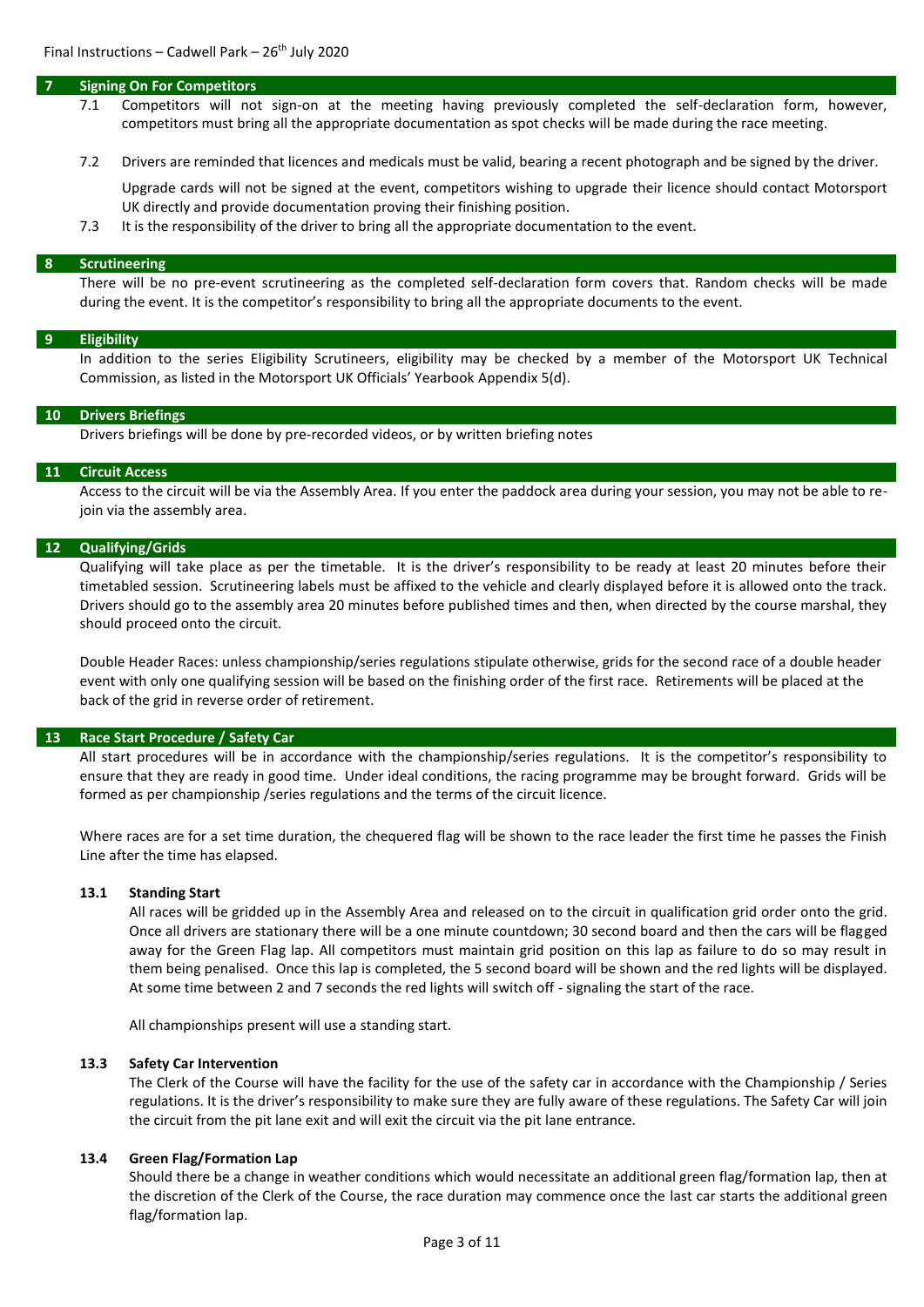#### **In the event of circuit light failure for either start type the Union /National flag will be used to start all races**.

#### **14 End of Track Session Procedure**

- 14.1 At the end of each track session all cars must complete a slowing down lap after taking the chequered flag and leave the circuit as directed by officials via the **Paddock entry road at 'Mountain Bottom'**, returning to Parc Ferme as required.
- 14.2 At the end of your race, presentations will be carried out in the Paddock in accordance with championship/series regulations. Please follow instructions of race marshals etc. In the case where the presentation does not take place immediately after the race, competitors should report to the Paddock/Race Secretaries office.

#### **15 Judicial**

Breaches of driving standards will be firmly dealt with. If the Clerk of the Course wishes to view evidence from the TV production company, any competitor's personal in-car camera, and/or data logging evidence in order to assist with his enquiry into a breach of driving standards he may order that the results remain provisional and he may take judicial action at a later date. However, the use of video evidence and/or data logging evidence is at the sole discretion of the Clerk of the Course.

In accordance to post-lockdown Covid-19 guidelines, all judicial procedures undertaken will be done electronically. Penalties and decisions from the Clerk of the Course will be announced verbally, over the phone or in face-to-face meetings if the facilities permit it and then sent electronically. Competitors will be required to wear face masks and follow our guidelines when attending any interview with Clerks of the course.

**Protests and appeals must also be submitted electronically and emailed to the secretary of the meeting. The protests and appeal form is available on Motorsport UK's website [\(https://www.motorsportuk.org/resource-centre/document-library/\)](https://www.motorsportuk.org/resource-centre/document-library/). Fees related to protests and appeals must be paid to Motorsport UK by calling 01753 765 000.** 

#### **16 Stop & Go Drive Through Penalties**

The Clerk of the Course reserves the right to impose a 'Stop/Go Penalty / Drive Through penalty' in accordance with Motorsport UK Regulation [Q 12.6].

#### **17 Judges**

Judges may be appointed as per Motorsport UK Regulation [Q 18].

#### **18 Race Day Information**

**All practice times, grid sheets, provisional results and official bulletins, etc. will be posted on the TSL event page and/or BRSCC virtual Notice Board.**

#### **TSL:** <https://www.tsl-timing.com/event/203091>

**BRSCC Virtual Notice Board:** [https://brscc.co.uk/newsboard\\_categories/jul-26-cadwell-park/](https://brscc.co.uk/newsboard_categories/jul-26-cadwell-park/)

#### **19 Video Equipment**

Video equipment must be fitted to the vehicle prior to scrutineering and the scrutineer must be advised.

#### **20 Testing**

Please call the circuit direct on 01507 343248 or visit <http://www.cadwellpark.co.uk/testing.aspx>

#### **21 Social Media**

Please take time to read the Motorsport UK's guidelines on Social Media which can be found at <https://www.motorsportuk.org/wp-content/uploads/2019/08/Motorsport-UK-Social-Media-Policy-and-Guidance.pdf> Please refrain from making comments about fellow competitors and officials that could be interpreted as bringing your championship, the hosting circuit, the BRSCC and individual drivers and officials into disrepute.

#### **22 Special Circuit Notes**

**22.1 Track Limits**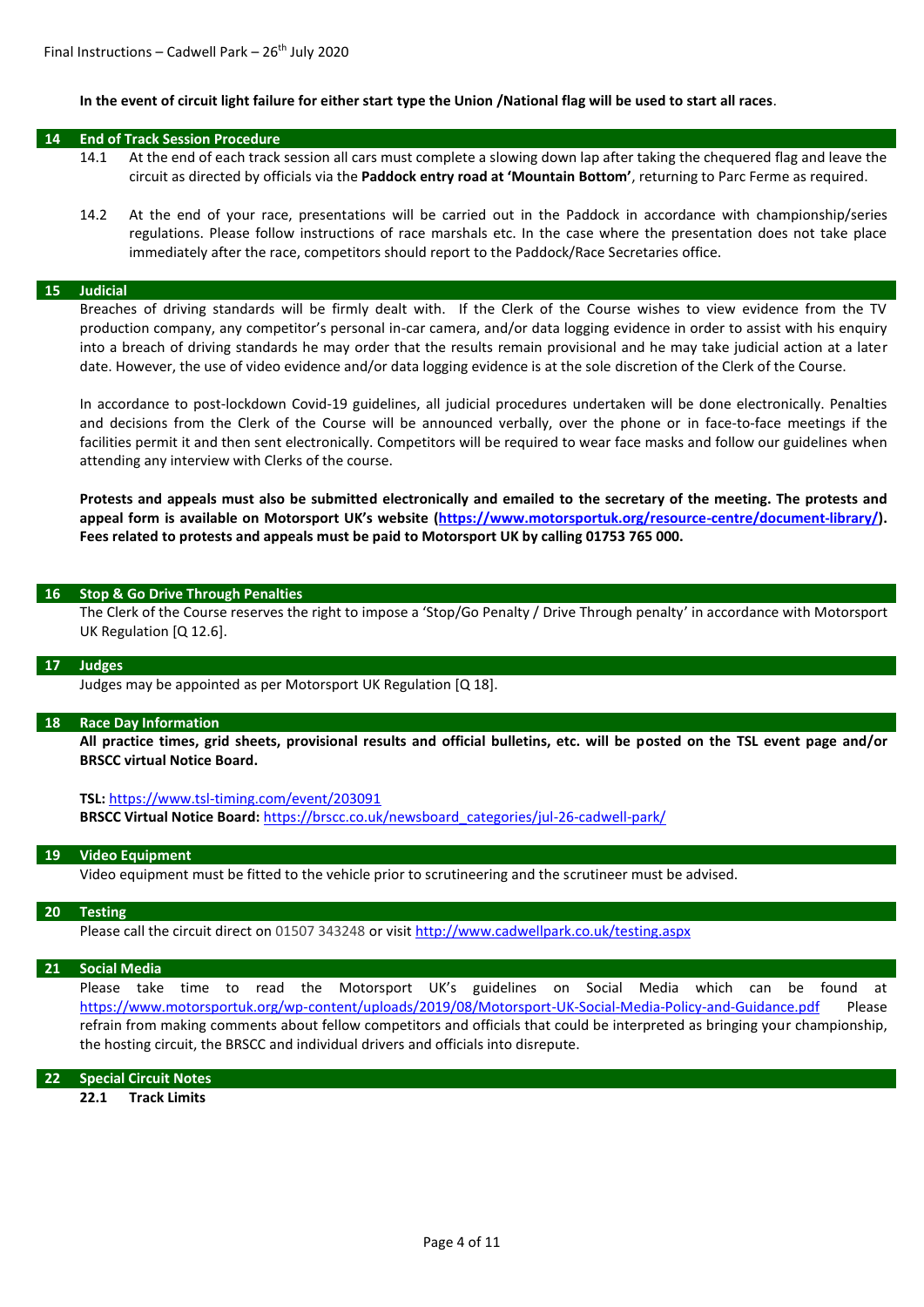Competitors should be aware that specific guidance has been issued by the Motorsport UK regarding the penalties to be applied for drivers breaching track limits. These are as follows:

- 2<sup>nd</sup> offence warning flag
- 3<sup>rd</sup> offence 5 second penalty
- 4<sup>th</sup> offence 10 second penalty
- 5<sup>th</sup> offence drive through penalty
- $\bullet$  6<sup>th</sup> offence disqualification

# **22.2 Illegal Driving**

All competitors are reminded that they are liable to disqualification from the meeting if any person associated with their team who is below the age at which a driving licence may be issued, is seen riding or driving a motor vehicle of any type within the paddock, or any other part of the grounds. Competition vehicles must not be used to transport personnel unless the passenger/s are within the framework of the vehicle.

# **22.3 Pit Lane**

Only two people per competing car will be allowed to stand on the Pit Wall for the purpose of signalling. During the start of a race, no personnel are allowed on the Pit Wall until all the cars are clear of the grid.

# **Smoking is not permitted in the pit lane**

No one is allowed to ride motor cycles or cycles in the pit road at any time when the circuit is operational. It is strictly forbidden for any vehicle to move in the wrong direction in the pit road unless directed by a marshal. The penalty could be disqualification from the meeting.

# **22.4 Damage and Recovery from the Circuit**

Should oil or any other substance likely to prove a hazard be dropped from any vehicle, the relevant vehicle must stop immediately at a place of safety. Competitors are hereby notified that they may be liable for any excessive clean-up costs incurred by MSV. MSV/BRSCC or the recovery providers cannot be held liable for any damage that is caused in the course of removal of any vehicle from the circuit.

# **22.5 Placement of Advertising and Signage**

Teams and competitors may use the A3 clip frame information boards provided in pit garages (where applicable). Otherwise, placards, banners, advertisements, stickers, decals or leaflets must not be attached, erected, installed or placed anywhere around the MSV venue, including without limitation on any windows, fascias, hospitality suites or doors without MSV's express written permission. Any cost incurred by MSV to rectify or repair any damage caused by any breach of this provision shall be immediately reimbursed by the Team or Competitor on demand.

# **22.6 Parking**

There will be Parking for Superkarts on the level of the Scrutineering. This area will also be used as Parc Fermé so it is essential that sufficient space is left in the middle.

# **22.7 Timing Modules**

All competitors will be required to fit Electronic Self Identification Modules to their cars for the purposes of accurate timing. Holders for these and detailed fitting instructions will be issued with the transponders and it will be the responsibility of the competitor to fit these in the car in the position and manner specified. The Modules must be in place and functioning correctly for all Championship/Series qualifying practice sessions and races.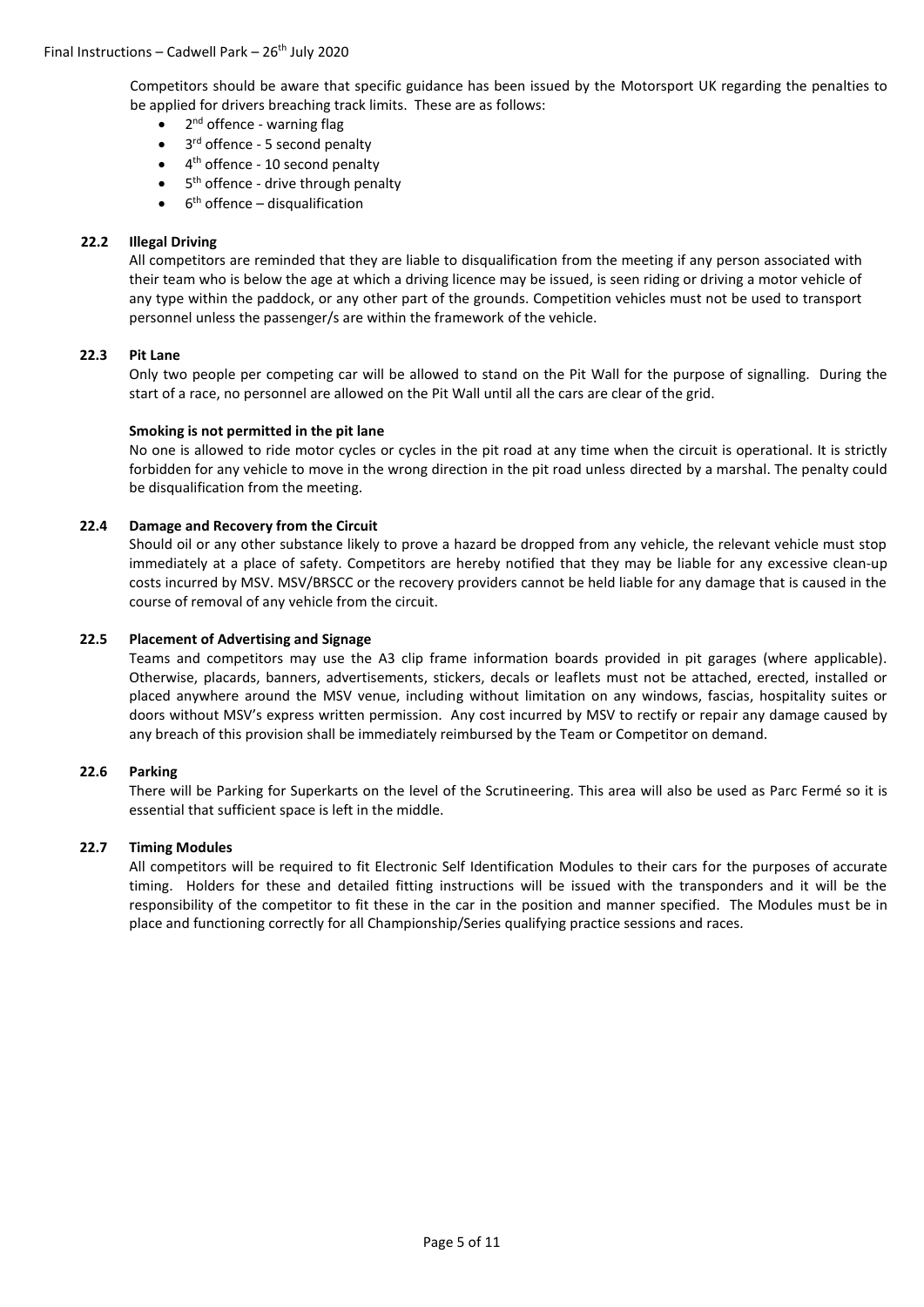#### **22.8 Filming and Photography**

#### **Permitted Filming/Photography/Drones**

Other than the taking of still photographs for personal, non-commercial and non-promotional use by Teams, Competitors or their guests, the production and/or reproduction of any audio and visual coverage at any MSV venue is not permitted without prior consent. MSV may charge a fee for the production for such coverage. Following requests to produce coverage, an MSV authorisation form will need to be completed in advance of the event. Where MSV provides consent, any and all on-board video equipment carried in or on any vehicle must be safely and securely installed; a club representative must inspect such equipment before the vehicle takes part in any on-circuit activity.

**Drones** are not permitted on site without MSV written authorisation, following confirmation of CAA requirements, Insurance and Risk Assessments by the Pilot.

#### **23.9 Media Accreditation and Control of Photographers**

All journalists, photographers and/or cameramen must complete an MSV Media Accreditation Applications Form supplied by the relevant MSV venues Marketing and PR Department, accompanied by the relevant supporting documentation. Only accredited photographers wearing an identifiable tabard issued to them by MSV are entitles to enter otherwise restricted areas of the MSV venues and must only access restricted areas using official access gates. They must not place themselves in areas of excessive risk, stay behind barriers and do not cross the circuit at any point unless authorised to do so by Club or MSV officials.

**22.10** Food and drinks to "grab and go" will be available at the circuit restaurant and café.

#### **23 Paddock Plan**

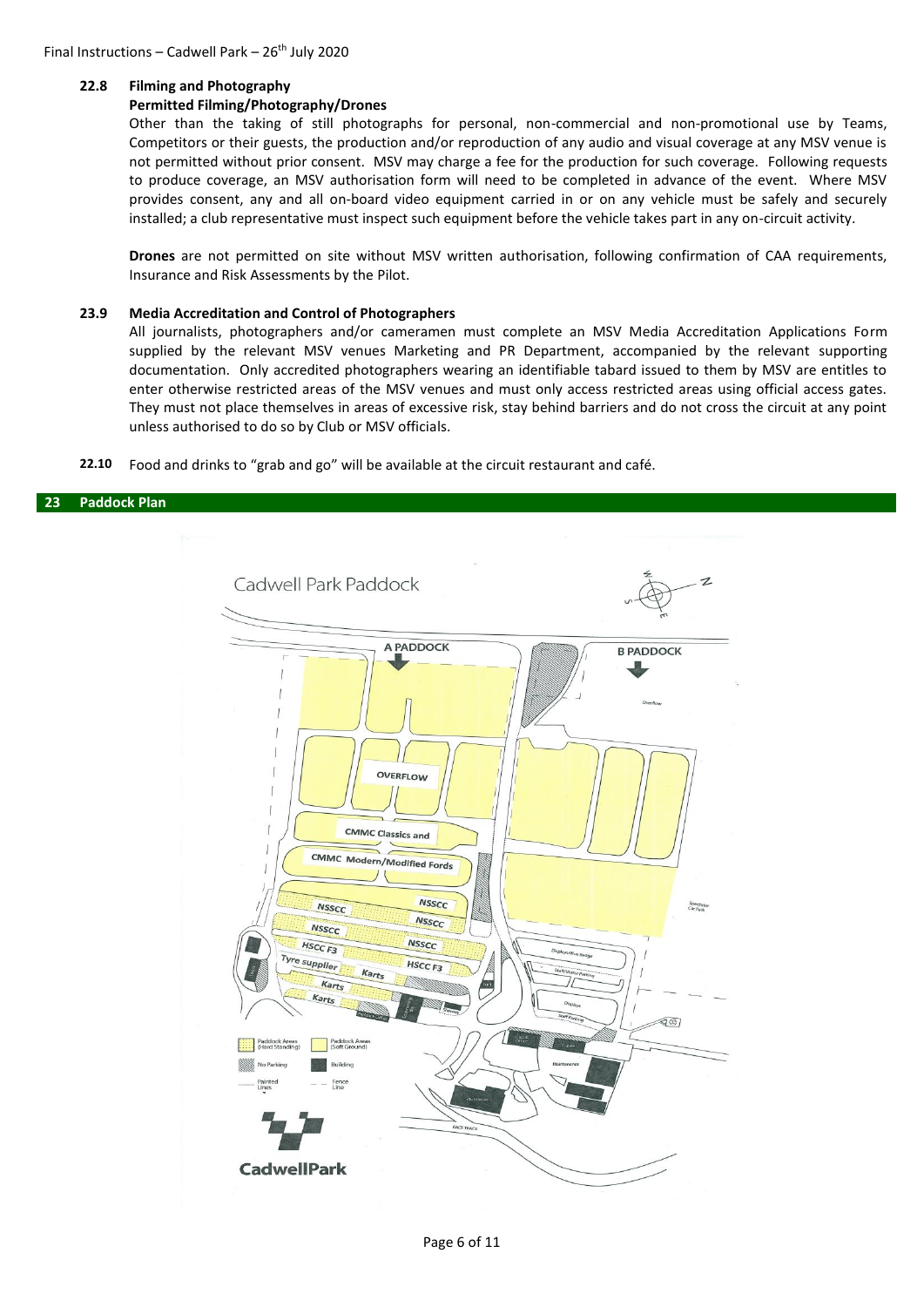**24 Directions**

Situated on the A153, 10 miles north of Horncastle and 5 miles south of Louth.

**Cadwell Park Circuit** Louth, Lincolnshire LN11 9SE **Tel:** 01507 343248 **Fax:** 01507 343519

# **25 Circuit Map**



#### **26 Circuit & Club Safety Guidance Notes**

**It is the sole responsibility of the Entrant/Competitor to ensure that all of the safety requirements below at enforced. The Entrant/Competitor acknowledges that the list below is not an exhaustive list and that it is their responsibility to enforce the below items and any other such safety measures they deem appropriate.**

MSV adheres to the Health and Safety at Work Act 1974 and its supporting legislation, regulations and guidance and we expect the same high standards and best practice from those coming to our Venues.

All teams and contractors must appoint a designated responsible person to oversee the safety of activities carried out on site. This name and contact mobile number should be known by the whole team and passed on to an MSV representative on request.

# **1. Storage and Use of Petroleum Spirit**

1.1 All petroleum spirit must be stored in appropriate fuel containers complying with all relevant safety standards, away from any source of ignition.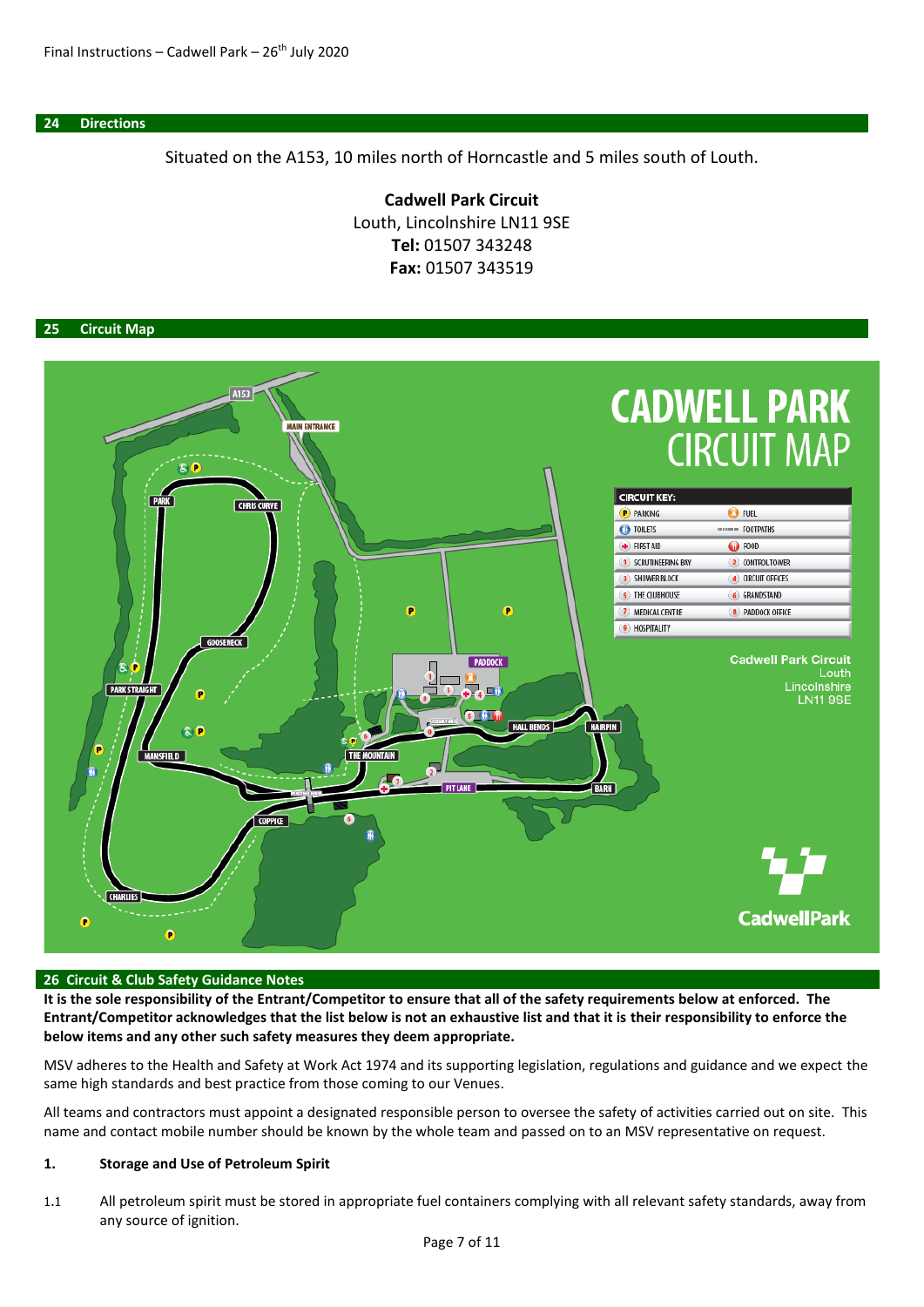# Final Instructions – Cadwell Park –  $26<sup>th</sup>$  July 2020

- 1.2 All containers must be indelibly marked; "Petrol Highly Flammable.
- 1.3 All empty containers must be removed from the venue after the event.
- 1.4 Generators should be powered by diesel and used in the open air.
- 1.5 Appropriate fire extinguishers must be readily accessible near any fuel store or refuelling activity.
- 1.6 Personnel must be trained and wear appropriate fire retardant personal protective equipment (PPE), before using petrol; especially when refuelling.
- 1.7 Vehicle refuelling is to take place in the open air where possible. If refuelling inside the garages all users must adhere to the 'Refuelling Hazard' signage displayed, as reproduced below;
- 1.7.1 Petroleum spirit Highly flammable
- 1.7.2 No smoking and remove all ignitions sources
- 1.7.3 Switch off engine
- 1.7.4 Open all doors and shutters Good ventilation required
- 1.7.5 Check location of your nearest fire extinguisher
- 1.7.6 Maximum 25 litres of fuel stored in this garage
- 1.8 A no smoking ban and no ignition sources in the vicinity must be enforced by the person in charge of the refuelling process. 1.9 A vehicle must be cooled before refuelling.
- 1.10 Drivers and passengers must be outside a vehicle during refuelling and it's recommended all personnel stand a minimum 3 m away.
- 1.11 When refuelling is in process a second person must be nearby, ready with a fire extinguisher.
- 1.12 Your attention is drawn to The Petroleum (Consolidation) Act 1928, The Petroleum (Consolidation) Regulations 2014, the Petroleum Spirit (Motor Vehicles) Regulations 1929, The Control of Substances Hazardous to Health Regulations 2002 (and amendments) and The Regulatory Reform (Fire Safety) Order 2005, must be complied with.
- 1.13 Participants are reminded that duel is available for sale at the venue. As such it is unnecessary for participants to carry large quantities of fuel.

# **2. Hazardous Substances**

- 2.1 Some vehicle parts, for example brake and clutch linings may contain asbestos. Participants are encouraged to use nonasbestos substitutes wherever possible. Where asbestos is used, every effort should be used to prevent asbestos dust getting into the air.
- 2.2 Some vehicle parts, for example brake and clutch linings may contain asbestos. Participants are encouraged to use nonasbestos substitutes wherever possible. Where asbestos is used, every effort should be used to prevent asbestos dust getting into the air.
- 2.3 Some mineral oils may cause skin cancer. Prolonged contact should therefore be avoided wherever possible. Where contact does occur any contamination should be washed off immediately. The wearing of contaminated clothing (including overalls) should also be avoided.
- 2.4 Various other substances may cause disease or ill health even after very short exposures. Manufacturer's guidance must always be followed. Manufacturers and suppliers of such substances are obliged to provide customers with information about the possible harmful effects of their products upon request (Safety Data Sheets).
- 2.5 Personnel must be suitably trained and wear appropriate personal protective equipment (PPE), before using any COSHH substances.
- 2.6 The requirements of the Control of Substances Hazardous to Health Regulations 2002 (COSHH) (as amended) must be complied with.

# **3. Electrical Safety**

- 3.1 All portable electrical equipment must be maintained in a safe condition and hold a valid Portable Appliance Test (PAT) Certificate.
- 3.2 Cables should be flexible (not of semi rigid type used for household wiring) and covered by matting when crossing walkways or fire lanes. Neoprene covered cable will resist damage by oil.
- 3.3 All electrical equipment to be used externally should be weatherproof.
- 3.4 Only British Standard UK plugs or adaptors permitted in site sockets, no overloading of circuits, particularly in the pit garages.
- 3.5 Hand tools should preferably be of the "double insulated" or "all insulated" type, as these provide valuable protection against electric shock.
- 3.6 Electrical equipment and hand tools should not be used in areas where flammable vapours may be present, for example where fuel is being stored or refuelling is taking place.
- 3.7 The Electricity at Work Regulations 1989 must be complied with, or any deviations documented.

# **4. Fire Precautions**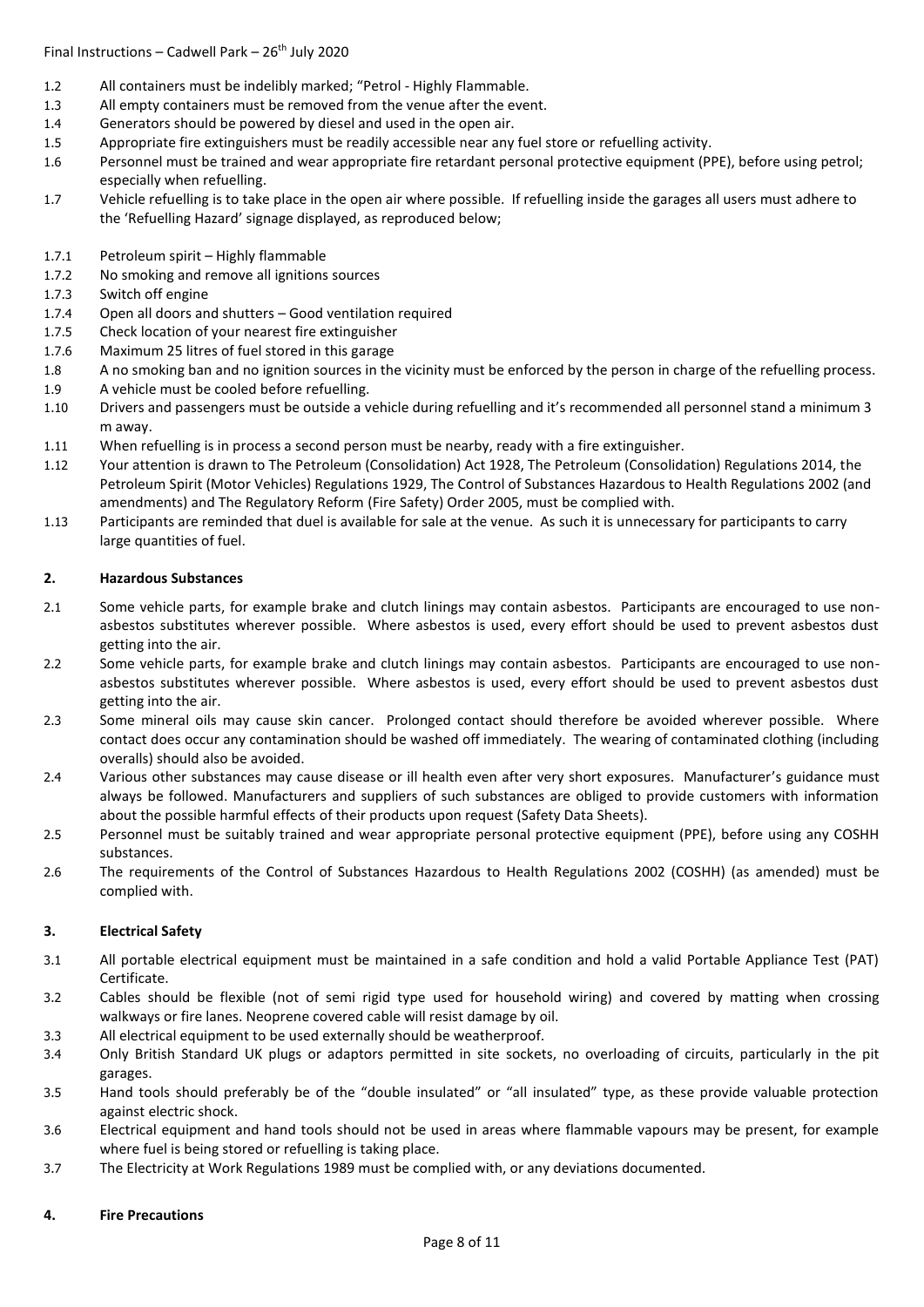- 4.1 All teams must keep a working and serviced fire extinguisher close to hand. Fire extinguishers must be annually serviced or inspected, with the date displayed on the bottle, for checking.
- 4.2 Smoking is prohibited in all enclosed areas, including without limitation in the pit garages and in the pit lane. Smoking is also prohibited in all MSV vehicles.
- 4.3 All potential sources of ignition should be kept away from petroleum spirit and vapours. Clear no smoking signage displayed where possible.
- 4.4 Barbecues and cooking equipment are prohibited in pit areas, including garages keep away from all fuel and combustibles.
- 4.5 Temporary structures to have; an adequate gap separating them from other structures, recommend minimum 3 meters; clearly displayed fire extinguishers next to each fire exit door and clearly visible fire exit signage above each fire door.
- 4.6 Fire lanes, roadways and hatch markings to be kept clear at all times.
- 4.7 Ensure safe access and egress is available in and around team areas, this includes the provision of adequate lighting levels for evacuation purposes.
- 4.8 Catering outlets should hold a minimum of one fire blanket and an additional appropriate fire extinguisher.
- 4.9 Fire extinguishers should not be removed from any fire points unless they are to be used on a fire.
- 4.10 Keep fuel to a minimum on site and store in safe locations away from potential ignition sources.
- 4.11 All fires must be reported immediately to an official, marshal or other member of staff, even if extinguished.
- 4.12 Personnel must be trained in the correct use of fire extinguishers.
- 4.13 MSV permission is required before hot works commence on site.
- 4.14 All fire notices and orders to evacuate must be complied with.
- 4.15 The requirements of the Regulatory Reform (Fire Safety) Order 2005 must be complied with.

# **5. Working at Height**

- 5.1 Personnel are encouraged to work at ground level where at all possible.
- 5.2 Personnel working at height must be protected from falling; this includes erecting awnings and satellite dishes on top of trucks. e.g. staff must be trained using harnesses and ropes, or handrails must be in place.
- 5.3 All working at height must be well planned and supervised with safe systems of work followed.
- 5.4 Reassess working at height safe working practices during adverse weather conditions.
- 5.5 No one should work underneath those working at height.
- 5.6 Appropriate non-slip footwear and personal protective equipment to be worn.
- 5.7 Manufacturer's guidance to be followed when using ladders, step ladders and all working at height equipment. (Domestic ladders should not be used, use a more substantial commercial ladder)
- 5.8 Domestic ladders or step ladders must not be used on site, only commercial ladders and step ladders.
- 5.9 All ladders, step ladders and any equipment must be checked for damage and removed from use where faulty.
- 5.10 The Working at Heights Regulations 2005 must be adhered to.

# **6. Vehicle Safety**

- 6.1 A maximum 10 mph speed limit is in force on site for all vehicles, where permitted.
- 6.2 No paddock scooters or push bikes are permitted on site unless authorised by the Organising Club.
- 6.3 Public (and children) are permitted in working paddock areas, therefore drivers/riders must take extra care in these tight localised areas.
- 6.4 Venue signage must be adhered to.
- 6.5 All vehicles driven on site must be road-legal and covered by valid vehicle insurance (including when riding all mopeds, scooters and quads).
- 6.6 All personnel using vehicles on site must hold a current UK driving license (or equivalent), including scooters.
- 6.7 Helmets must be worn by those riding scooters and mopeds outside the paddock and pits. It is MSVs recommendation that helmets are worn at all times riding around site.
- 6.8 All vehicles must at all times, keep to the marked roads when moving around the Venue.
- 6.9 Children are not permitted to ride scooters or quads at any time, or be carried as passengers.
- 6.10 No eating/drinking or the use of mobile phones whilst riding or driving.
- 6.11 Keys must be removed from the ignition of all vehicles when parked or not in use. (Vehicles have been stolen).
- 6.12 Riders or passengers on scooters or motorbikes must not carry unsecured loads.
- 6.13 Hover-boards, electric balance boards or equivalent (non-road legal) electric scooters are prohibited from site (disabled blue badge holders may be permitted to ride electric vehicles to aid access, with MSV permission on entrance.
- 6.14 Children are not permitted to play games in the paddocks, garages or pit areas due to the high numbers of vehicle movements in these areas at all times day and night. (No ball games, bicycles or other). Move into quieter parts of the venue for these activities, away from vehicles.
- 6.15 Children must always be supervised at all times in the Paddock and Pit areas. They are not permitted inside garages or the pit lane.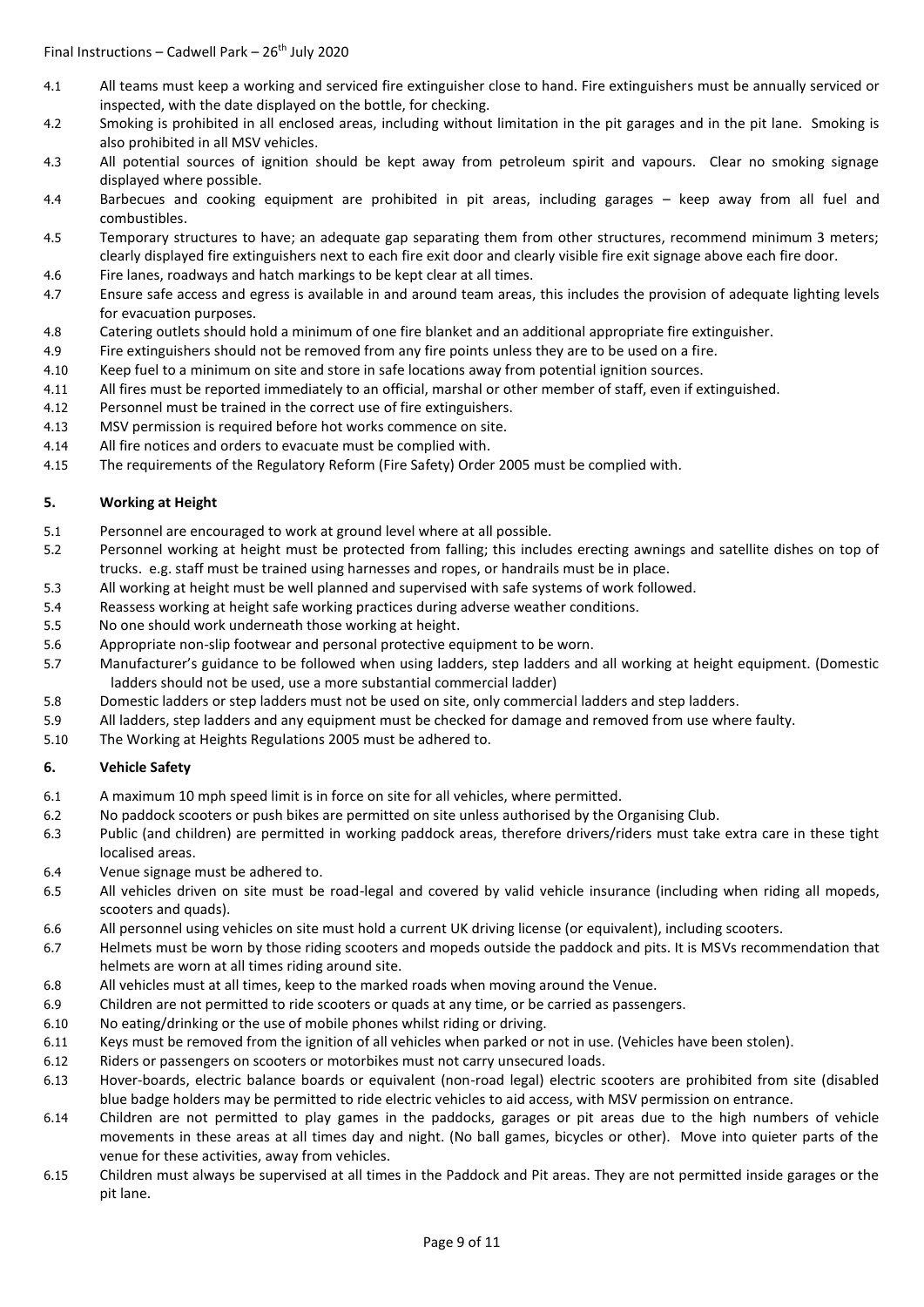Final Instructions – Cadwell Park –  $26<sup>th</sup>$  July 2020

- 6.16 Vehicles must be driven or ridden as per manufacturer's instructions and with the set amount of passengers. (Eg. A 2 seat buggy must not carry more than 1 passenger with the driver – no standing on the back).
- 6.17 Breaches to this guidance may result in vehicle keys being taken and vehicles confiscated until teams leave site.

# **7. Compressed Gas Equipment**

- 7.1 Explosions from over inflation of tyres can cause injury. Tyres should therefore not be inflated to pressures above the manufacturers' recommendations.
- 7.2 All airlines should be in good condition, well maintained and be inspected regularly.
- 7.3 Always stand clear when inflating tyres and wear protective eye wear.
- 7.4 Compressed gas equipment to be used by well trained personnel only, no under 16 year olds. Any form of horseplay involving compressed air or gas is prohibited.
- 7.5 Compressed gas cylinders should be stored safely, in a well ventilated, upright positions, in accordance with the relevant working practices and legislation.
- 7.6 The requirements of the Pressure Systems Safety Regulations 2000 must be complied with on site.

# **8. Jacks and Axle Stands**

- 8.1 Vehicles should only be raised and lifted on jacks and supported by axle stands which are in good condition, well maintained and rated to lift the vehicle weight safely.
- 8.2 Jack vehicles only on level undamaged ground.
- 8.3 Use the hand brake and chocks to stop the vehicle moving.
- 8.4 Vehicle engines should not be run whilst the weight of the vehicle is supported.
- 8.5 Follow manufacturer's guidance for using and maintaining equipment. Thorough examinations and testing is required every 6 months, with regular inspections and checks when used.
- 8.6 Lifting Operations and Equipment Regulations 1998 (LOLER), and Provision and Use of Work Equipment Regulations 1998 (PUWER), must be adhered to.

# **9. General Working Practices**

- 9.1 All working areas should be kept clean and tidy and any waste should be removed regularly and placed in the containers provided.
- 9.2 All spillages should be cleaned up immediately.
- 9.3 All trailing cables, wires and hoses should not be allowed to create a trip hazard use cable matting, or tape down safely, burying of cables is not permitted.
- 9.4 Whenever vehicle engines are being run, adequate ventilation must be ensured.
- 9.5 Pathways and roads should not be obstructed by storage boxes, vehicles or kit.
- 9.6 All site safety notices must be complied with.
- 9.7 Any person carrying out any work must ensure that they adopt safe working practices at all times, and comply with any relevant statutory provision and/or published guidance.
- 9.8 Personnel under the age of 16 are not allowed in the pits area or pit lane.

# **10. Noise**

- 10.1 Exposure to excessive noise may result in hearing loss or other complaints. These may be short term, or, after repeated exposure, permanent.
- 10.2 All personnel should avoid being exposed to excessive noise, and where this is unavoidable, they should wear earplugs or defenders to the appropriate British Standards.
- 10.3 It is recommended ear protection is worn when working in pits lanes and in pit garages, where particularly high levels of noise are recorded.
- 10.4 Where any person is at work the requirements of the Noise at Work Regulations 2005, must be complied with.

# **11. Manual Handling of Loads**

- 11.1 Lifting, carrying and propelling loads by bodily force can be a major cause of injuries. Personnel are required to train their staff in safe manual handling techniques.
- 11.2 All manual handling lifting should be well planned and safe, with the weight of loads being lifted known.
- 11.3 Where any person is at work the requirements of the Manual Handling Operations Regulations 1992 must be complied with.

# **12. Waste**

12.1 All waste oil must be placed in the containers marked "waste oil."